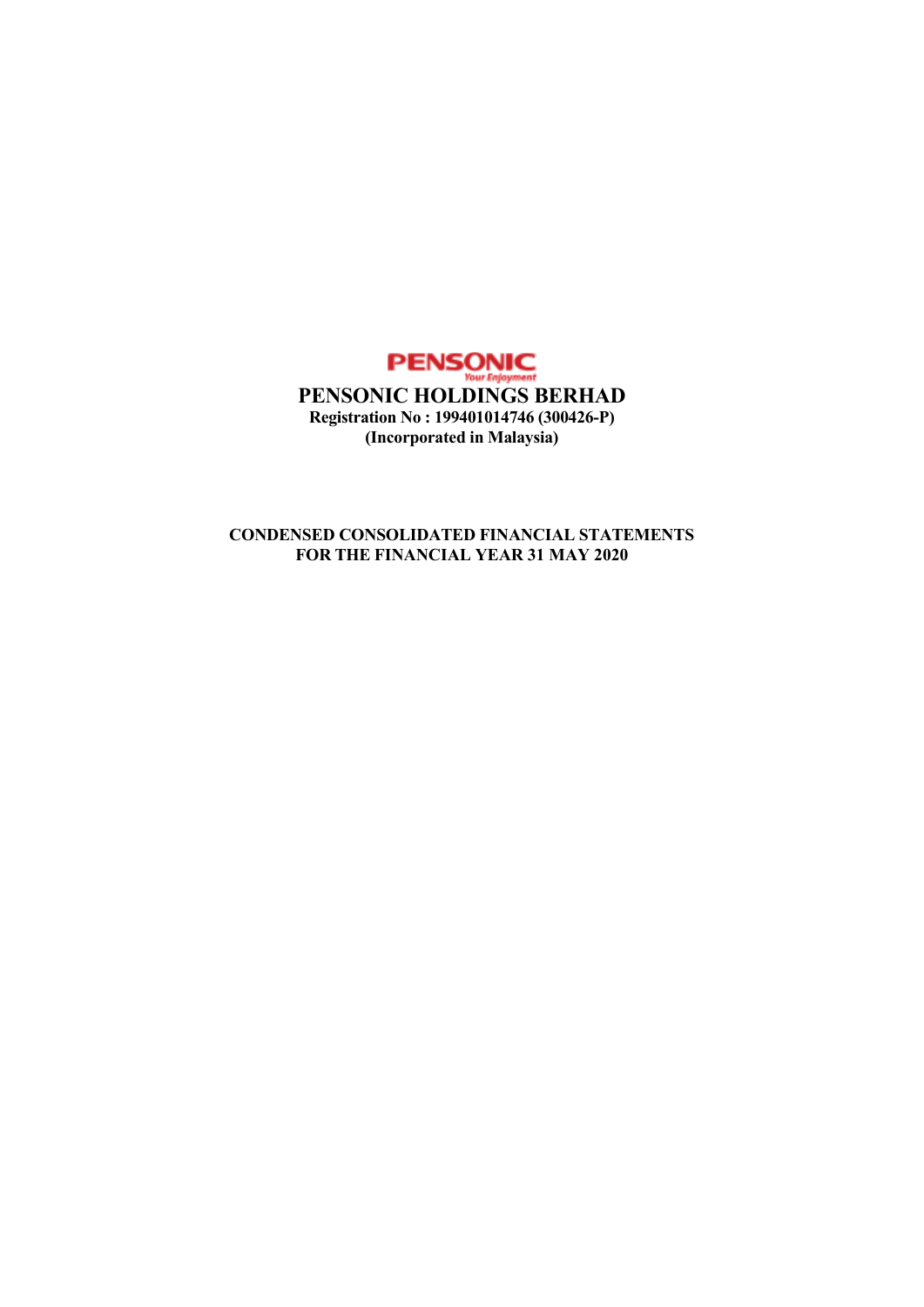(Incorporated in Malaysia)

## **INTERIM REPORT FOR THE YEAR ENDED 31 MAY 2020**

**Condensed Consolidated Statement of Profit or Loss and Other Comprehensive Income The figures have not been audited** 

|                                                       |             | <b>Individual Quarter</b> |                | <b>Cumulative Quarter</b> |               |
|-------------------------------------------------------|-------------|---------------------------|----------------|---------------------------|---------------|
|                                                       | <b>Note</b> |                           | 3 months ended | 12 months ended           |               |
|                                                       |             | 31-May-20                 | 31-May-19      | 31-May-20                 | 31-May-19     |
|                                                       |             | <b>RM'000</b>             | <b>RM'000</b>  | <b>RM'000</b>             | <b>RM'000</b> |
| Revenue                                               | 9           | 62,501                    | 86,909         | 280,178                   | 324,369       |
| Cost of sales                                         |             | (51, 337)                 | (71, 214)      | (232, 680)                | (265, 203)    |
| Gross profit                                          |             | 11,164                    | 15,695         | 47,498                    | 59,166        |
| Other operating income                                |             | 443                       | 1,514          | 12,268                    | 2,135         |
| Interest income                                       |             | 30                        | 40             | 86                        | 113           |
| Operating expenses                                    |             | (11, 458)                 | (14,960)       | (51, 993)                 | (55, 252)     |
| <b>Results from operating activities</b>              |             | 179                       | 2,289          | 7,859                     | 6,162         |
| Finance costs                                         |             | (1, 131)                  | (1, 122)       | (4,227)                   | (4,366)       |
| <b>Operating (loss)/profit</b>                        |             | (952)                     | 1,167          | 3,632                     | 1,796         |
| Share of profit/(loss) of equity accounted associates |             | 73                        | 17             | (3)                       | 9             |
| (Loss)/Profit before tax                              |             | (879)                     | 1,184          | 3,629                     | 1,805         |
| Tax expense                                           | 18          | 140                       | 69             | (1,069)                   | (1, 378)      |
| (Loss)/Profit after tax                               |             | (739)                     | 1,253          | 2,560                     | 427           |
| Other comprehensive expenses, net of tax              |             |                           |                |                           |               |
| Foreign currency translation differences              |             | 362                       | (24)           | 488                       | 370           |
| Total comprehensive (loss)/profit for the period      |             | (377)                     | 1,229          | 3,048                     | 797           |
| (Loss)/Profit attributable to:                        |             |                           |                |                           |               |
| Shareholders of the Company                           |             | (600)                     | 1,318          | 3,050                     | 560           |
| Non-controlling interests                             |             | (139)                     | (65)           | (490)                     | (133)         |
|                                                       |             | (739)                     | 1,253          | 2,560                     | 427           |
| Total comprehensive (loss)/profit attributable to     |             |                           |                |                           |               |
| Shareholders of the Company                           |             | (238)                     | 1,294          | 3,538                     | 930           |
| Non-controlling interests                             |             | (139)                     | (65)           | (490)                     | (133)         |
|                                                       |             | (377)                     | 1,229          | 3,048                     | 797           |
|                                                       |             |                           |                |                           |               |
| Basic (loss)/earnings per ordinary share (sen)        | 24          | (0.46)                    | 1.02           | 2.35                      | 0.43          |
| Diluted earnings/(loss) per ordinary share (sen)      | 24          | $\#$                      | $\#$           | $\#$                      | $\#$          |

The Condensed Consolidated Statement of Comprehensive Income should be read in conjunction with the audited financial statements for the year ended 31 May 2019 and the accompanying explanatory notes attached to the interim financial statements.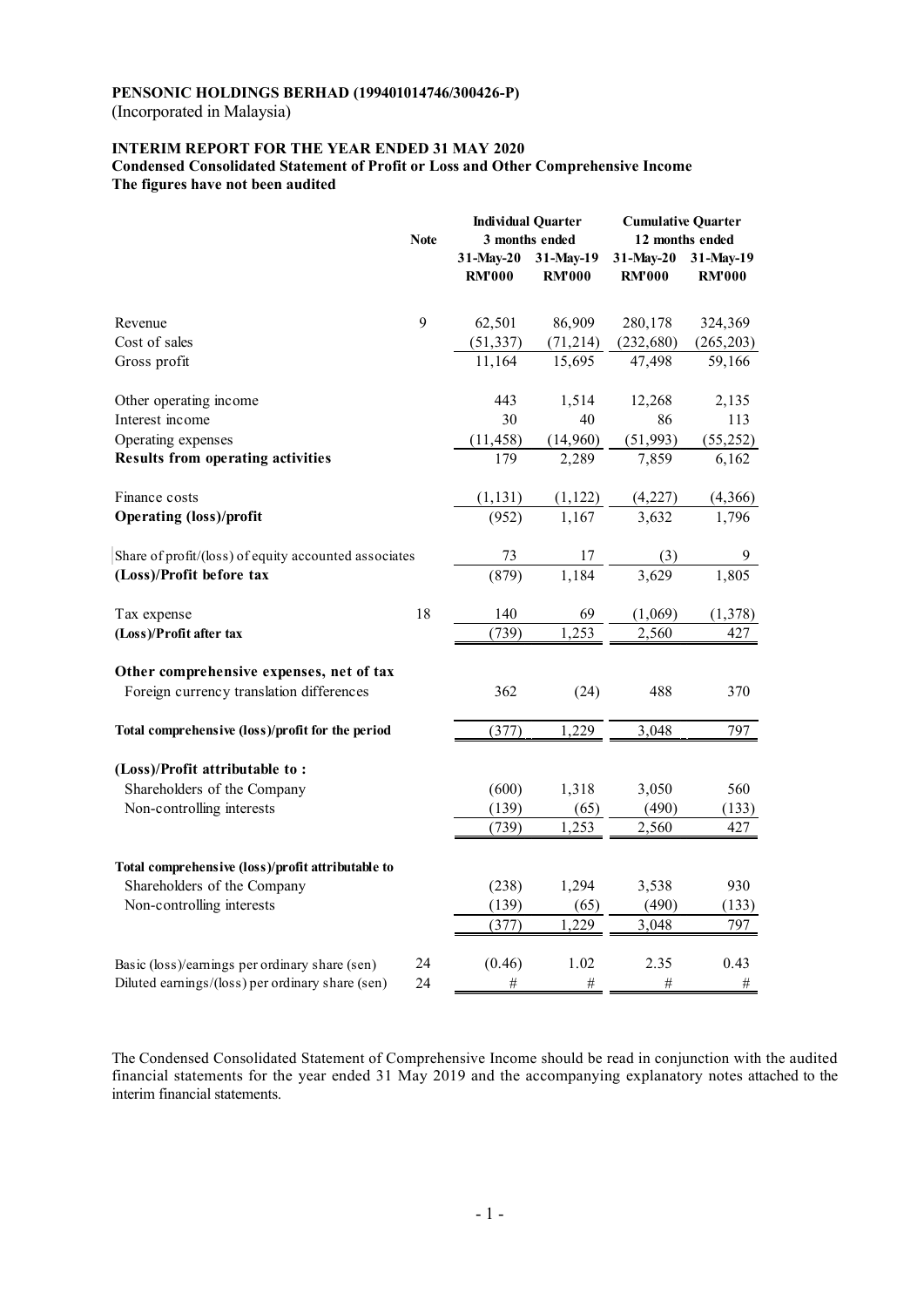(Incorporated in Malaysia)

#### **INTERIM REPORT FOR THE FINANCIAL AS AT 31 MAY 2020 Condensed Consolidated Statement of Financial Position The figures have not been audited**

|                                                             | <b>Note</b> | (Unaudited)<br>$31 - May - 20$<br><b>RM'000</b> | (Audited)<br>31-May-19<br><b>RM'000</b> |
|-------------------------------------------------------------|-------------|-------------------------------------------------|-----------------------------------------|
| <b>ASSETS</b>                                               |             |                                                 |                                         |
| Property, plant and equipment                               |             | 123,931                                         | 113,277                                 |
| Intangible assets                                           |             | 870                                             | 870                                     |
| Investments in associates<br>Deferred tax assets            |             | 536<br>533                                      | 539<br>533                              |
| Right of use assets                                         |             | 1,560                                           | $\overline{\phantom{a}}$                |
| <b>Total non-current assets</b>                             |             | 127,430                                         | 115,219                                 |
| Inventories                                                 |             | 44,454                                          | 70,556                                  |
| Trade and other receivables                                 | 20          | 53,594                                          | 67,101                                  |
| Current tax assets                                          |             | 815                                             | 306                                     |
| Fixed deposit                                               |             | 501                                             | 498                                     |
| Cash and cash equivalents                                   |             | 29,179                                          | 21,886                                  |
| Total current assets                                        |             | 128,543                                         | 160,347                                 |
| Assets classified as held for sales                         |             |                                                 | 204                                     |
| <b>TOTAL ASSETS</b>                                         |             | 255,973                                         | 275,770                                 |
| <b>EQUITY</b>                                               |             |                                                 |                                         |
| Share capital                                               |             | 67,671                                          | 67,671                                  |
| Reserves                                                    |             | 49,168                                          | 45,630                                  |
| Total equity attributable to owners of the<br>Company       |             | 116,839                                         | 113,301                                 |
| Non-controlling interests                                   |             | 1,752                                           | 2,273                                   |
| <b>TOTAL EQUITY</b>                                         |             | 118,591                                         | 115,574                                 |
| <b>LIABILITIES</b>                                          |             |                                                 |                                         |
| Loans and borrowings                                        | 21          | 37,827                                          | 23,554                                  |
| Deferred tax liabilities                                    |             | 316                                             | 358                                     |
| Lease liability<br>Total non-current liabilities            |             | 780<br>38,923                                   | 23,912                                  |
|                                                             |             |                                                 |                                         |
| Trade and other payables                                    |             | 36,117                                          | 42,201                                  |
| Loans and borrowings                                        | 21          | 54,797                                          | 88,213                                  |
| Current tax liabilities<br>Lease liability                  |             | 6,708<br>837                                    | 5,870                                   |
| <b>Total current liabilities</b>                            |             | 98,459                                          | 136,284                                 |
| <b>Total liabilities</b>                                    |             | 137,382                                         | 160,196                                 |
| <b>TOTAL EQUITY AND LIABILITIES</b>                         |             | 255,973                                         | 275,770                                 |
| Net assets per share attributable to equity<br>holders (RM) |             | 0.91                                            | 0.89                                    |

The Condensed Consolidated Statement of Financial Position should be read in conjunction with the audited financial statements for the year ended 31 May 2019 and the accompanying explanatory notes attached to the interim financial statements.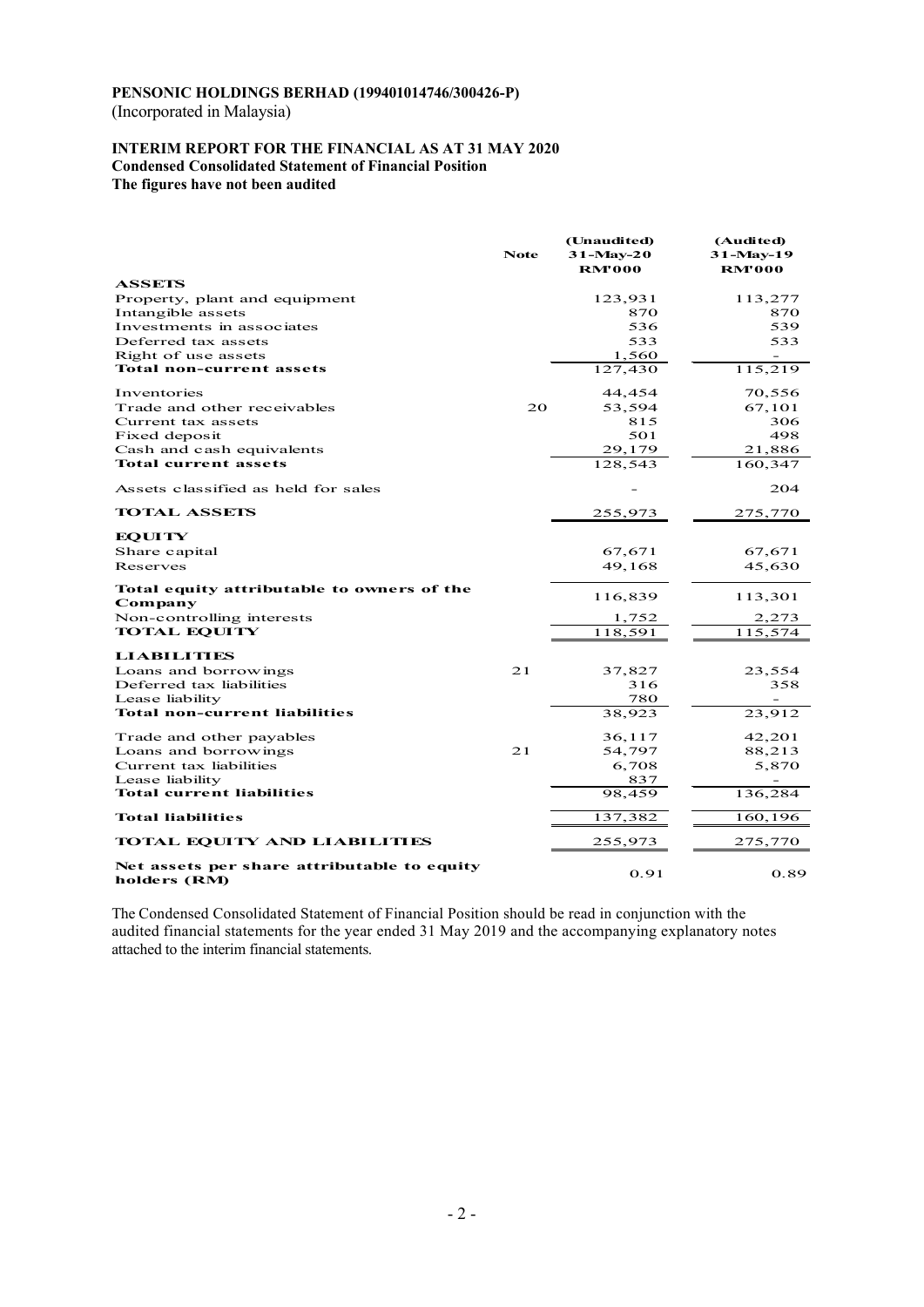(Incorporated in Malaysia)

### **INTERIM REPORT FOR THE YEAR ENDED 31 MAY 2020 Condensed Consolidated Statement of Changes in Equity The figures have not been audited**

|                                                                         |                         |                                                  | <b>Attributable to owners of the Company</b><br><b>Non-Distributable</b><br><b>Distributable</b> |                    |                         |                                    |               |                                  |                        |
|-------------------------------------------------------------------------|-------------------------|--------------------------------------------------|--------------------------------------------------------------------------------------------------|--------------------|-------------------------|------------------------------------|---------------|----------------------------------|------------------------|
|                                                                         | <b>Share</b><br>Capital | <b>Exchange</b><br>translation<br><b>Reserve</b> | Capital<br>reserve                                                                               | Warrant<br>reserve | Other<br><b>Reserve</b> | <b>Retained</b><br><b>Earnings</b> | <b>Total</b>  | Non-<br>controlling<br>interests | Total<br><b>Equity</b> |
|                                                                         | <b>RM'000</b>           | <b>RM'000</b>                                    | <b>RM'000</b>                                                                                    | <b>RM'000</b>      | <b>RM'000</b>           | <b>RM'000</b>                      | <b>RM'000</b> | <b>RM'000</b>                    | <b>RM'000</b>          |
| At 1 June 2018, as previously reported                                  | 67,671                  | (284)                                            | 4,488                                                                                            | 6,483              | (639)                   | 34,894                             | 112,613       | 2,168                            | 114,781                |
| Adjustment of MFRS 9                                                    |                         |                                                  | $\overline{\phantom{a}}$                                                                         |                    |                         | (242)                              | (242)         |                                  | (242)                  |
| At 1 June 2018, restated                                                | 67,671                  | (284)                                            | 4,488                                                                                            | 6,483              | (639)                   | 34,652                             | 112,371       | 2,168                            | 114,539                |
| Foreign currency translation differences                                |                         |                                                  | $\overline{\phantom{a}}$                                                                         |                    |                         | 560                                | 560           | (133)                            | 427                    |
| Profit for the year                                                     |                         | 370                                              | $\overline{\phantom{a}}$                                                                         |                    |                         |                                    | 370           |                                  | 370                    |
| Total comprehensive profit for the year                                 | ٠                       | 370                                              | $\overline{\phantom{a}}$                                                                         |                    |                         | 560                                | 930           | (133)                            | 797                    |
| Capital distribution of a subsidiary                                    |                         |                                                  |                                                                                                  |                    |                         |                                    |               | (84)                             | (84)                   |
| Subscription of a subsidiary's shares by non-<br>controlling interersts |                         |                                                  |                                                                                                  |                    |                         |                                    |               | 322                              | 322                    |
| At 31 May 2019                                                          | 67,671                  | 86                                               | 4,488                                                                                            | 6,483              | (639)                   | 35,212                             | 113,301       | 2,273                            | 115,574                |
| <b>At 1 June 2019</b>                                                   | 67,671                  | 86                                               | 4,488                                                                                            | 6,483              | (639)                   | 35,212                             | 113,301       | 2,273                            | 115,574                |
| Foreign currency translation differences                                |                         | 488                                              | $\sim$                                                                                           |                    |                         |                                    | 488           |                                  | 488                    |
| Profit for the year                                                     |                         | $\sim$                                           | $\overline{\phantom{a}}$                                                                         |                    |                         | 3,050                              | 3,050         | (490)                            | 2,560                  |
| Total comprehensive profit for the year                                 |                         | 488                                              | $\blacksquare$                                                                                   |                    |                         | 3,050                              | 3,538         | (490)                            | 3,048                  |
| Capital distribution to NCI                                             |                         |                                                  |                                                                                                  |                    |                         |                                    |               | (31)                             | (31)                   |
| At 31 May 2020                                                          | 67,671                  | 574                                              | 4,488                                                                                            | 6,483              | (639)                   | 38,262                             | 116,839       | 1,752                            | 118,591                |

The Condensed Consolidated Statement of Changes in Equity should be read in conjunction with the audited financial statements for the year ended 31 May 2019 and the accompanying explanatory notes attached to the interim fi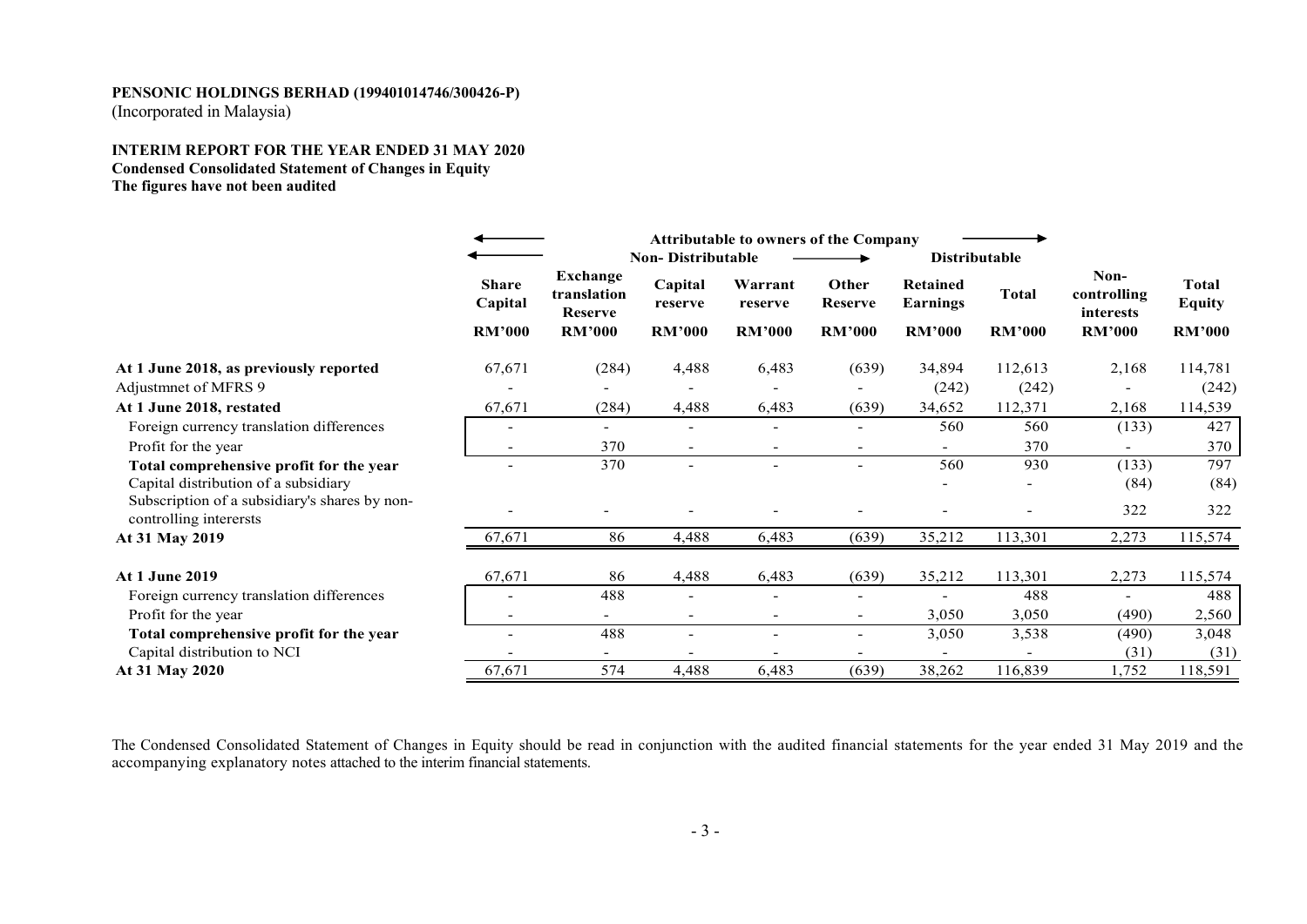(Incorporated in Malaysia)

#### **INTERIM REPORT FOR THE YEAR ENDED 31 MAY 2020 Condensed Consolidated Statement of Cash Flows**

**The figures have not been audited** 

|                                                                | <b>Cumulative Quarters</b> |                  |  |
|----------------------------------------------------------------|----------------------------|------------------|--|
|                                                                |                            | 12 months ended  |  |
|                                                                | $31-May-20$                | $31-May-19$      |  |
|                                                                | <b>RM'000</b>              | <b>RM'000</b>    |  |
| <b>Cash flows from operating activities</b>                    |                            |                  |  |
| Profit before tax                                              | 3,629                      | 1,805            |  |
| Adjustments for:                                               |                            |                  |  |
| Depreciation of property, plant and equipment                  | 6,266                      | 6,386            |  |
| Depreciation of right of use assets                            | 914                        |                  |  |
| Impairment loss on intangible assets                           |                            | 194              |  |
| (Gain)/Loss on disposal of plant and equipment                 | (11,243)                   | (220)            |  |
| Impairment loss on receivables                                 | 265                        |                  |  |
| Interest expense                                               | 4,227                      | 4,366            |  |
| Interest income                                                | (86)                       | (113)            |  |
| Plant and equipment written off                                | 44                         | 152              |  |
| Share of results of associates                                 | $\overline{3}$             | (9)              |  |
| Operating profit before working capital changes                | 4,019                      | 12,561           |  |
| Changes in working capital:                                    |                            |                  |  |
| Inventories                                                    | 26,101                     | 12,561           |  |
| Trade and other receivables                                    | 13,243                     | (7,312)          |  |
| Trade and other payables                                       | (6,084)                    | (9,527)          |  |
| Cash generated from operations                                 | 37,279                     | 8,283            |  |
| Income tax paid                                                | (782)                      | (2,159)          |  |
| Net cash from operating activities                             | 36,497                     | 6,124            |  |
| <b>Cash flows from investing activities</b>                    |                            |                  |  |
| Proceeds from disposal of plant and equipment                  | 20,148                     | 488              |  |
| Purchase of property, plant and equipment<br>Interest received | (25, 664)<br>86            | (12, 861)<br>113 |  |
| Net cash used in investing activities                          | (5, 430)                   | (12,260)         |  |
| <b>Cash flows from financing activities</b>                    |                            |                  |  |
| Drawdown/(Repayment) of loans and borrowings, net              | (23,610)                   | 10,883           |  |
| Drawdown/(Repayment) of finance lease liabilities              | 269                        | (609)            |  |
| Repayment of lease liability                                   | (857)                      |                  |  |
| Withdrawal/(Placement) of pledged fixed deposits               | (3)                        | 571              |  |
| Subscription of shares by non-controlling interests            |                            | 322              |  |
| Interest paid                                                  | (4,227)                    | (4,366)          |  |
| Capital distribution of a subsidiary                           | (31)                       | (84)             |  |
| Net cash (used in)/generated from financing activities         | (28, 459)                  | 6,717            |  |
| Net decrease in cash and cash equivalents                      | 2,608                      | 581              |  |
| Cash and cash equivalents at beginning of year                 | 20,266                     | 19,586           |  |
| Effect of exchange differences on cash and cash equivalents    | 487                        | 99               |  |
| Cash and cash equivalents at end of year                       | 23,361                     | 20,266           |  |
| Cash and cash equivalents comprised the following:             |                            |                  |  |
| Cash and bank balances                                         | 29,179                     | 21,885           |  |
| Bank overdrafts                                                | (5,818)                    | (1,619)          |  |
|                                                                | 23,361                     | 20,266           |  |

The Condensed Consolidated Statement of Cash Flows should be read in conjunction with the audited financial statements for the year ended 31 May 2019 and the accompanying explanatory notes attached to the interim financial statements.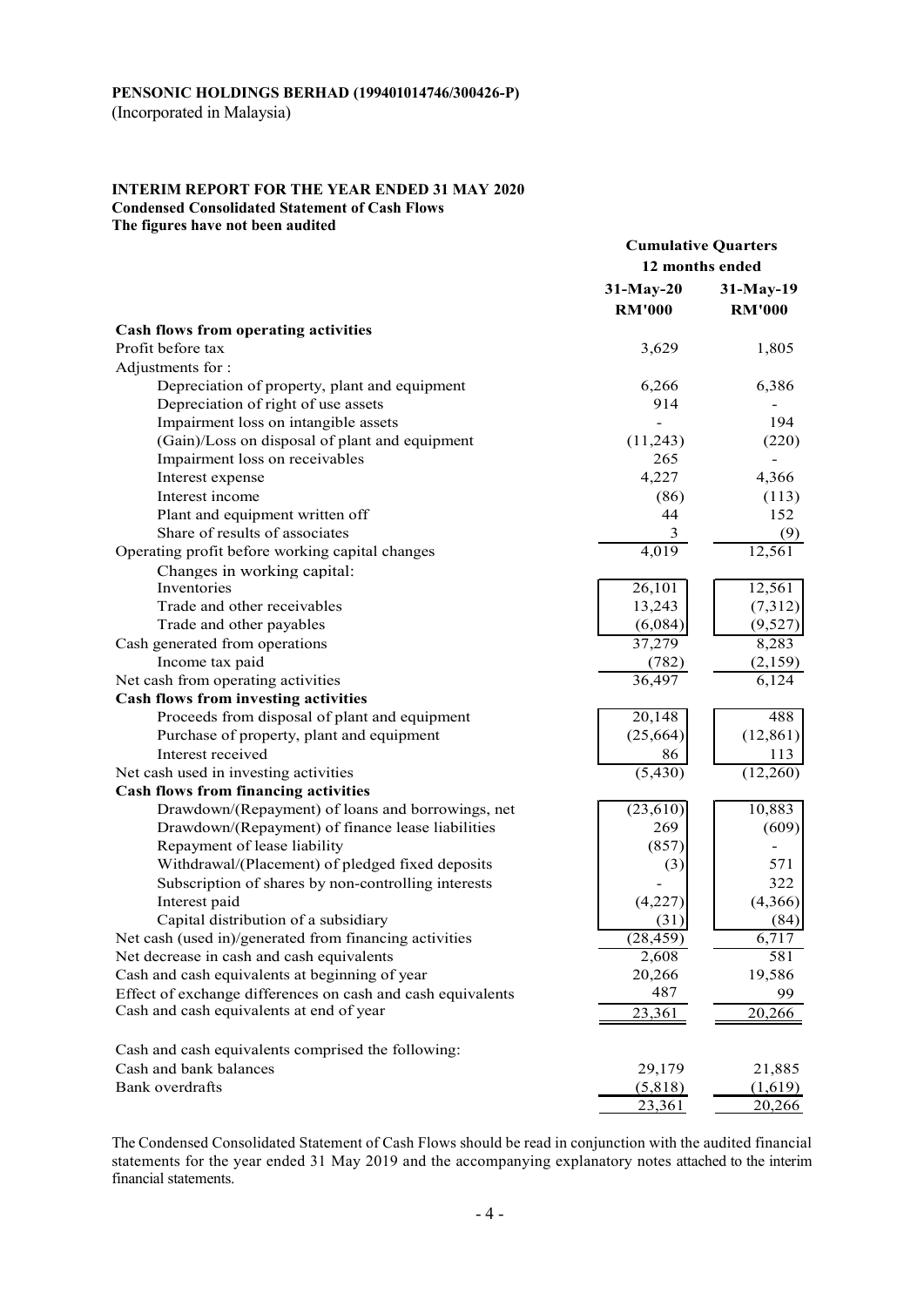(Incorporated in Malaysia)

#### **INTERIM REPORT FOR THE YEAR ENDED 31 MAY 2020 (Unaudited) Notes to the condensed consolidated interim financial statements**

## **1. Basis of preparation**

These condensed consolidated interim financial statements ("Condensed Report") has been prepared in accordance with MFRS 134: Interim Financial Reporting and paragraph 9.22 of the Main Market Listing Requirements of Bursa Malaysia Securities Berhad. This Condensed Reports also complies with IAS 34: Interim Financial Reporting issued by the International Accounting Standards Board (IASB).

The Condensed Report should be read in conjunction with the audited financial statements for the year ended 31 May 2019. The explanatory notes attached to these Condensed Report provide an explanation of events and transactions that are significant to an understanding of the changes in the financial position and performance of the Group since the year ended 31 May 2019.

The accounting policies and methods of computation adopted by the Group in this Condensed Report are consistent with the most recent annual audited financial statements for the year ended 31 May 2019 except for the adoption of the following new MFRSs, amendments to MFRSs and IC Interpretations that are effective for annual periods beginning on or after 1 June 2019, as disclosed below:

## *MFRS 16, Leases*

*IC Interpretation 23, Uncertainty Over Income Tax Treatments* 

*Amendments to MFRS 3, Business Combinations (Annual Improvements to MFRS Standards 2015-2017 Cycle)* 

*Amendments to MFRS 9, Financial Instruments - Prepayment Features with Negative Compensation Amendments to MFRS 11, Joint Arrangements (Annual Improvements to MFRS Standards 2015-2017 Cycle)* 

*Amendments to MFRS 112, Income Taxes (Annual Improvements to MFRS Standards 2015-2017 Cycle) Amendments to MFRS 119, Employee Benefits - Plan Amendment, Curtailment or Settlement Amendments to MFRS 123, Borrowing Costs (Annual Improvements to MFRS Standards 2015-2017 Cycle) Amendments to MFRS 128, Investment in Associates and Joint Ventures - Long Term Interests in Associates and Joint Ventures* 

The adoption of the above pronouncements does not have any significant impact to the Group except for the following:

## **MFRS 16 Leases**

The Group has adopted MFRS 16 from 1 June 2019 with any cumulative effect of initial application recognised at that date without restating the comparative information presented under MFRS 117. The impact of the initial application of MFRS 16 on statement of financial position are as follow:

| <b>Statement of financial position</b>      |                   | <b>RM'000</b> |
|---------------------------------------------|-------------------|---------------|
| Increase in right-of-use assets             | $\left( a\right)$ | 2.347         |
| Increase in non - current lease liabilities | (b)               | 1.503         |
| Increase in current lease liabilities       | (b)               | 844           |

Note : Impact of adoption of MFRS 16 to opening balance at 1 June 2019:

Notes:

a) The right-of-use assets are measured at cost less accumulated depreciation and impairment losses if any, and adjusted for any remeasurement of the lease liabilities.

b) The lease liabilities are measured at present value of the lease payments that are not paid as at 1 June 2019 using its incremental borrowing rate. Subsequently, the lease liabilities are adjusted for interest and lease payment, as well as the impact of lease modifications if any.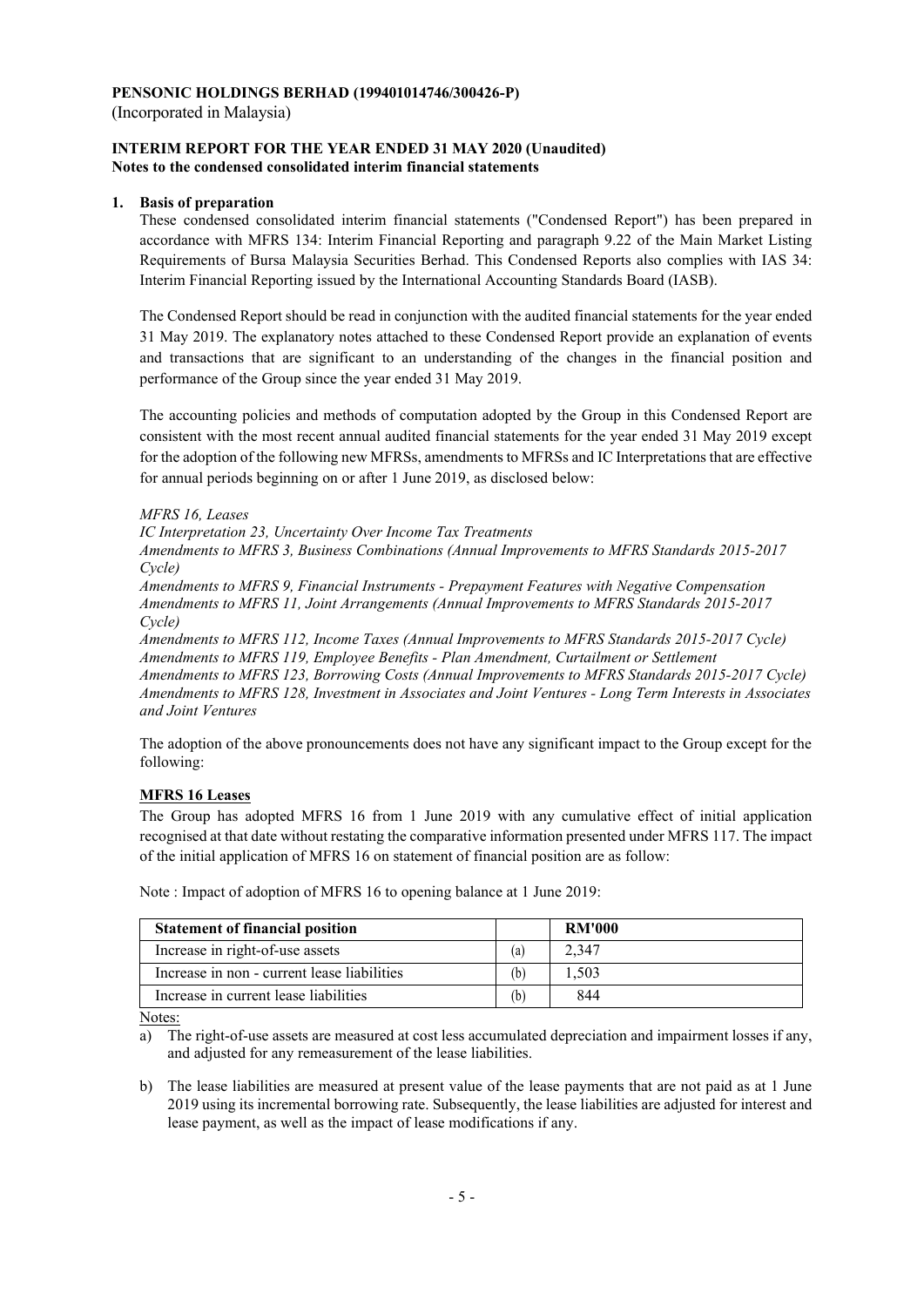(Incorporated in Malaysia)

#### **2. Significant Accounting Policies**

The accounting policies and methods of computations used in the preparation of the financial statements are consistent with those adopted in the audited financial statements for the year ended 31 May 2019 except for those as disclosed in Note 1 above.

The changes in the accounting policies are also expected to be reflected in the Group's consolidated financial statements as at and for the year ending 31 May 2019.

#### **3. Audit Qualification**

 There was no audit qualification on the annual financial statements of the Company and the Group for the year ended 31 May 2019.

#### **4. Seasonality of Operations**

 The Group's business operations are generally affected by festive seasons, school holidays and carnival sales in Malaysia.

## **5. Unusual and Material Items Affecting Assets, Liabilities, Equity, Net Income or Cash Flow**

There were no unusual items affecting assets, liabilities, equity, net income or cash flows during the current year ended 31 May 2020.

## **6. Significant Estimates and Changes in Estimates**

There were no changes in estimates of amounts reported in the prior quarter and/ or financial period that have a material effect on the Group in the current year under review.

#### **7. Debt and Equity Securities**

There were no issuance and repayment of debts and equity security, share buy-backs, share cancellation, share held as treasury shares by the Company during the financial year under review.

#### **8. Dividend Paid**

There was no Dividend paid during the year under review.

#### **9. Segmental Information**

|                                                                                                  |               |         |                |         | For the 12 months ending 31 May 2020                    |                       |
|--------------------------------------------------------------------------------------------------|---------------|---------|----------------|---------|---------------------------------------------------------|-----------------------|
|                                                                                                  | Manufacturing | Trading | Others         | Total   | Elimination                                             | Consolidated<br>Total |
|                                                                                                  | RM'000        | RM'000  | RM'000         | RM'000  | RM'000                                                  | RM'000                |
| Revenue from external<br>Customers                                                               | 1,115         | 279,063 | $\blacksquare$ | 280,178 | $\blacksquare$                                          | 280,178               |
| Segment profit                                                                                   | (2,801)       | 8,577   | 3,508          | 9,284   | (5,655)                                                 | 3,629                 |
| <b>Segment assets</b><br>Included in the measure<br>of segment assets is:<br>Capital expenditure | 417           | 25,219  | 49             | 25,685  | (21)                                                    | 25,664                |
|                                                                                                  |               |         |                |         | $E_{\text{ext}}$ the 12 metallic and $\ln 2$ Metal 2020 |                       |

| Manufacturin | Trading | Others         | Total   | Elimination | Consolidated                         |
|--------------|---------|----------------|---------|-------------|--------------------------------------|
| g<br>RM'000  | RM'000  | RM'000         | RM'000  | RM'000      | Total<br>RM'000                      |
| 176          | 324,193 | $\blacksquare$ | 324,369 |             | 324,369                              |
| 446          | 4,904   | 496            | 5,846   | (4,041)     | 1,805                                |
| 663          | 12,864  | 29             | 13,556  |             | 13,556                               |
|              |         |                |         |             | For the 12 months ending 51 may 2020 |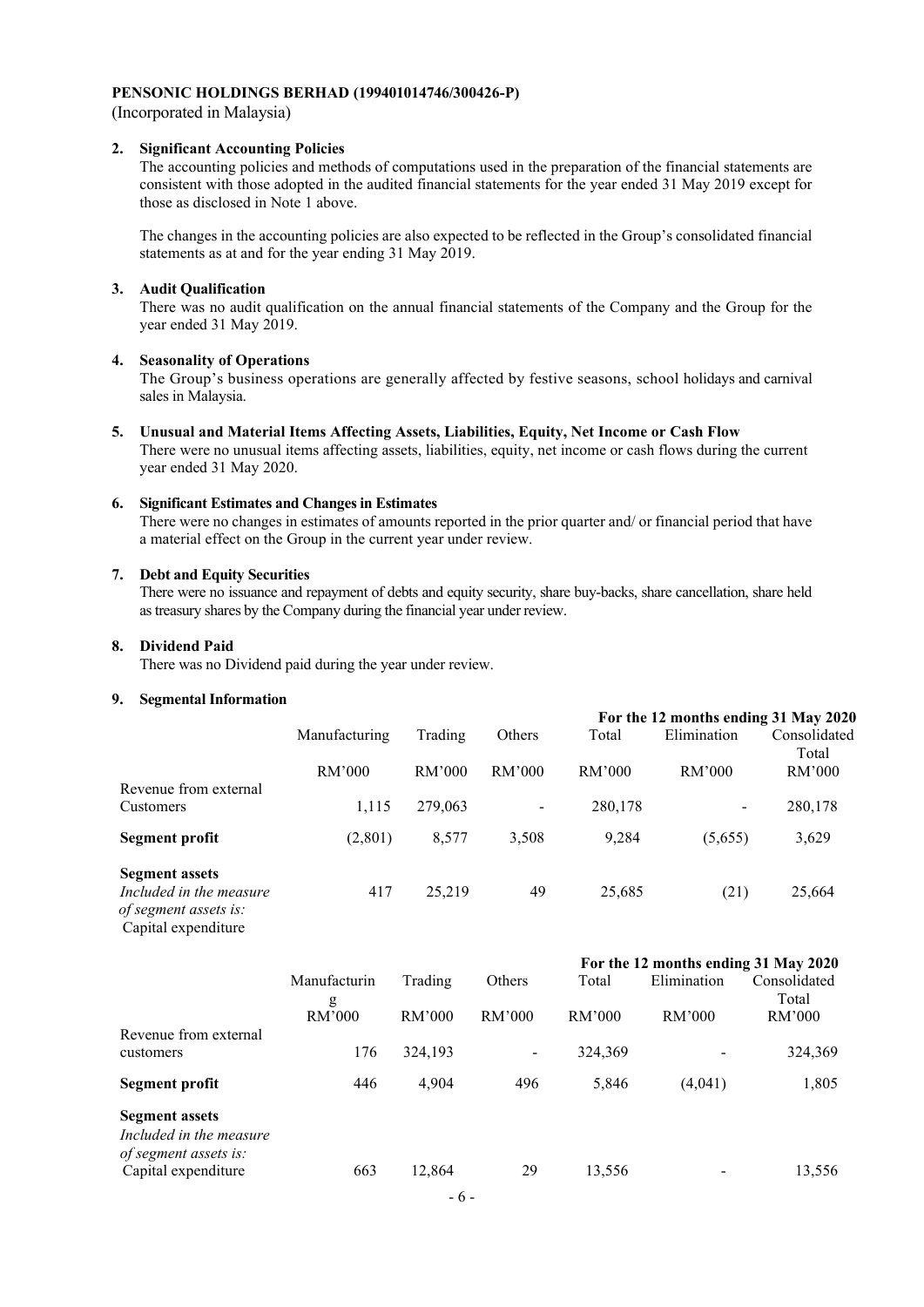(Incorporated in Malaysia)

#### **10. Event after the Reporting Period**

There were no material events subsequent to the end of the current financial year that have not been reflected in the financial statements for the current financial year under review.

#### **11. Changes in Composition of the Group**

On 16 June 2020, the strike off application of Microtag Enginnering Sdn Bhd ("ME") in relation to Section 550 of the Companies Act 2016 was submitted. This strike off will not have any financial and operational impact on the Group for the financial year ending 31 May 2020, and no material losses are expected arising from the strike off proceedings.

## **12. Changes in Contingent Liabilities or Contingent Assets**

There were no changes in contingent liabilities or contingent assets of a material nature as at the end of current financial year .

#### **13. Significant Related Party Transactions**

 The significant transactions with companies in which certain Directors and persons connected to Directors have substantial financial interests are as follows:

|                                | <b>Individual Quarter</b>                                    |     | <b>Cumulative Period</b><br>12 months ended |                              |  |
|--------------------------------|--------------------------------------------------------------|-----|---------------------------------------------|------------------------------|--|
|                                | 3 months ended                                               |     |                                             |                              |  |
|                                | $31-Mav-19$<br>$31-May-20$<br><b>RM'000</b><br><b>RM'000</b> |     | $31-May-20$<br><b>RM'000</b>                | $31-May-19$<br><b>RM'000</b> |  |
| Transaction with associate     |                                                              |     |                                             |                              |  |
| -Sales                         | 1,252                                                        | 463 | 3,622                                       | 2,395                        |  |
| Transaction with related party |                                                              |     |                                             |                              |  |
| - Purchases                    | 206                                                          | 568 | 1,157                                       | 2,674                        |  |
| - Services acquired            |                                                              | 86  | 120                                         | 221                          |  |
| - Rental expenses              |                                                              |     | 42                                          |                              |  |
| - Sales                        | 15                                                           | 16  | 54                                          | 45                           |  |

#### **14. Review of Performance**

|                                          | <b>Individual Quarter</b>    |                              |               | <b>Cumulative Period</b>     |                              |               |
|------------------------------------------|------------------------------|------------------------------|---------------|------------------------------|------------------------------|---------------|
|                                          | 3 months ended               |                              |               | 12 months ended              |                              |               |
|                                          | $31-Mav-20$<br><b>RM'000</b> | $31-May-19$<br><b>RM'000</b> | $\frac{0}{0}$ | $31-May-20$<br><b>RM'000</b> | $31-Mav-19$<br><b>RM'000</b> | $\frac{0}{0}$ |
| Revenue                                  | 62,501                       | 86,909                       | (28)          | 280,178                      | 324,369                      | (14)          |
| (Loss)/Profit before tax                 | (879)                        | 1,184                        | (174)         | 3.629                        | 1,805                        | 101           |
| (Loss)/Profit after tax<br>(Loss)/Profit | (739)                        | 1,253                        | (159)         | 2,560                        | 427                          | 500           |
| attributable to owner of<br>the Company  | (600)                        | 1,318                        | (146)         | 3,050                        | 560                          | 445           |

The Group registered revenue of RM62.5 million compared to RM86.9 million in the preceding year corresponding quarter. The significant drop in Group revenue is mainly attributable to the impact of the imposition of the Movement Control Order ("MCO") and the Conditional Movement Control Order ("CMCO") by the Malaysian Government beginning from 18 March 2020 to curb the spread of the Coronavirus Disease 2019 ("Covid-19"). The lockdown from the MCO and the restrictive working conditions during the CMCO had resulted in lower billings and revenues for the current quarter. The Group recorded a loss before tax of RM0.9 million compared to profit before tax of RM1.2 million in the preceding year corresponding quarter.

The Group registered revenue of RM280.2 million compared to RM324.3 million in the preceding year. The Group recorded a profit before tax of RM3.6 million compared to profit before tax of RM1.8 million in the preceding year due mainly to the gain from disposal of property, plant and equipment.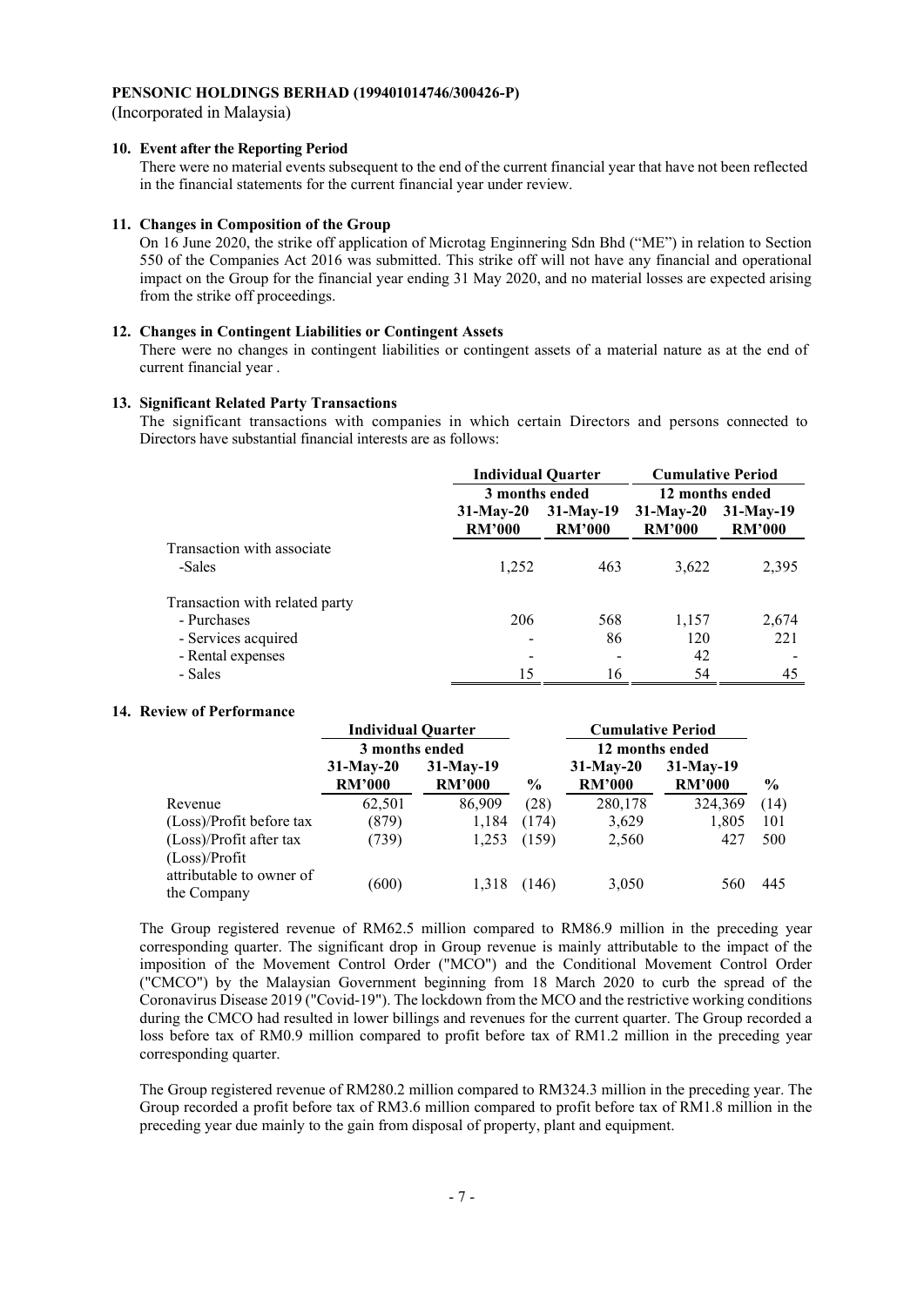#### **PENSONIC HOLDINGS BERHAD (199401014746/300426-P)**  (Incorporated in Malaysia)

## **15. Review of Performance**

|                                        | Current<br><b>Ouarter</b><br>Ended<br>$31-May-20$<br><b>RM'000</b> | Immediate<br>Preceding<br><b>Ouarter Ended</b><br>29-Feb-20<br><b>RM'000</b> | $\frac{6}{9}$ |
|----------------------------------------|--------------------------------------------------------------------|------------------------------------------------------------------------------|---------------|
| Revenue                                | 62,501                                                             | 69,430                                                                       | (10)          |
| (Loss)/Profit before tax               | (879)                                                              | 5,938                                                                        | (115)         |
| (Loss)/Profit after tax                | (739)                                                              | 4,983                                                                        | (115)         |
| (Loss)/Profit attributable to owner of |                                                                    |                                                                              |               |
| the Company                            | (600)                                                              | 5,081                                                                        | (112)         |

The Group registered revenue of RM62.5 million for the current financial quarter compared to RM69.4 million reported in the immediate preceding financial quarter ended 29 February 2020. The Group recorded a loss before tax of RM0.9 million compared with profit before tax of RM5.9 million in the preceding financial period. Lower revenue is due to the implementation of Movement Control Order ("MCO") effective 18 March 2020. There was a gain from disposal of property, plant and equipment in the preceding financial period.

### **16. Commentary on Prospects**

Malaysia is now entering into the Recovery Movement Control Order (RMCO) phase. The uncertainties created by the Covid-19 pandemic resulted in the negative impacts on business confidence and the Malaysian economy. Against this backdrop, the road to full recovery is expected to remain challenging.

In view of the challenging times, the Group is continuing with its cost optimisation exercise to enhance operational efficiency including rightsizing the workforce and rationalisation of resources throughout the Group. These measures are expected to align cost structure in tune with the level of operations and against expected challenging business conditions.

#### **17. Profit Forecast**

Not applicable as no profit forecast was published.

#### **18. Taxation**

.

|                       | <b>Individual Quarter</b>     | <b>Cumulative Period</b>     |                              |                              |  |
|-----------------------|-------------------------------|------------------------------|------------------------------|------------------------------|--|
|                       | 3 months ended                |                              | 12 months ended              |                              |  |
|                       | $31$ -May-20<br><b>RM'000</b> | $31-Mav-19$<br><b>RM'000</b> | $31-May-20$<br><b>RM'000</b> | $31-May-19$<br><b>RM'000</b> |  |
| Current tax expenses  |                               |                              |                              |                              |  |
| Current year          | (94)                          | (11)                         | 571                          | 1,225                        |  |
| Prior year            | (137)                         | (187)                        | 248                          | 59                           |  |
| Foreign statutory tax |                               |                              |                              |                              |  |
| Current year          | (147)                         |                              | (21)                         |                              |  |
| Deferred tax expense  |                               |                              |                              |                              |  |
| Current year          | 329                           | 18                           | 362                          | (17)                         |  |
| Prior year            | (91)                          | 111                          | (91)                         | 111                          |  |
|                       | (140)                         | (69)                         | 1,069                        | 1,378                        |  |

Domestic income tax rate is calculated at the Malaysian statutory tax rate of 24% (2019: 24%) of the estimated assessable profit for the year. Taxation for other jurisdictions is calculated at the rates prevailing in the respective jurisdictions.

The effective tax rate for the Group is higher than the statutory tax rate in the current quarter/year due to certain subsidiary companies in a net loss position.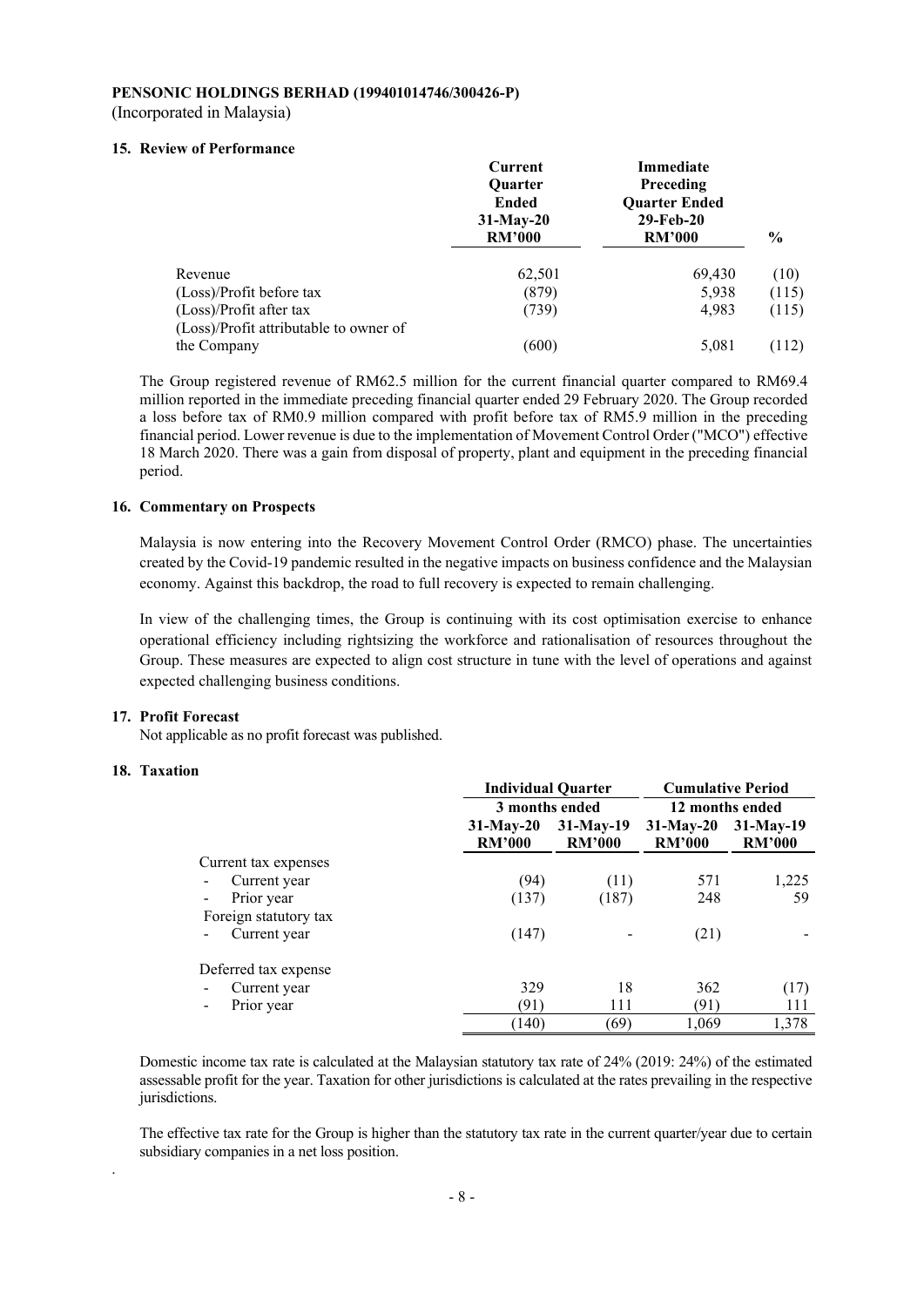(Incorporated in Malaysia)

## **19. Status of Corporate Proposal**

As at the date of this report, there are no corporate proposals that are pending for completion.

#### **20. Trade Receivables**

The age analysis of trade receivables is as follow:

|                               | <b>Unaudited</b><br>$31-May-20$<br><b>RM'000</b> | <b>Audited</b><br>$31-May-19$<br><b>RM'000</b> |
|-------------------------------|--------------------------------------------------|------------------------------------------------|
| Neither past due nor impaired | 36,972                                           | 44,322                                         |
| Past due but not impaired:    |                                                  |                                                |
| Less than 60 days             | 7,274                                            | 13,717                                         |
| $60$ to 120 days              | 3,648                                            | 1,280                                          |
| More than 120 days            | 3,035                                            | 1,373                                          |
|                               | 13,957                                           | 16,370                                         |
|                               | 50,929                                           | 60,692                                         |
| Impaired                      | (1,297)                                          | (1,049)                                        |
|                               | 49,632                                           | 59,643                                         |
|                               |                                                  |                                                |

Except for the impairment provided, the Group is satisfied that recovery of the remaining amount is possible, therefore there is no impairment for past due trade receivables.

#### **21. Borrowings and Debts Securities**

Details of the Group's borrowings as at the end of this financial year are as follows:

|                                | <b>Unaudited</b><br>$31-May-20$<br><b>RM'000</b> | <b>Audited</b><br>31-May-19<br><b>RM'000</b> |
|--------------------------------|--------------------------------------------------|----------------------------------------------|
| Current                        |                                                  |                                              |
| <b>Unsecured</b>               |                                                  |                                              |
| Bank overdraft                 | 4,829                                            | 1,010                                        |
| Revolving credit               | 4,410                                            | 10,600                                       |
| Bankers' acceptance            | 36,855                                           | 54,477                                       |
|                                | 46,094                                           | 66,087                                       |
| <b>Secured</b>                 |                                                  |                                              |
| Bank overdraft                 | 989                                              | 609                                          |
| Term loans                     | 7,054                                            | 20,251                                       |
| Bankers' acceptance            |                                                  | 730                                          |
| Finance lease liabilities      | 660                                              | 536                                          |
|                                | 8,703                                            | 22,126                                       |
|                                | 54,797                                           | 88,213                                       |
| $Non-current$                  |                                                  |                                              |
| <b>Secured</b>                 |                                                  |                                              |
| Term loans                     | 36,782                                           | 22,654                                       |
| Finance lease liabilities      | 1,045                                            | 900                                          |
|                                | 37,827                                           | 23,554                                       |
|                                | 92,624                                           | 111,767                                      |
| <b>Currency Denominated In</b> |                                                  |                                              |
| Ringgit Malaysia ("MYR")       | 92,624                                           | 111.767                                      |
|                                |                                                  |                                              |

The bank borrowings and term loans are secured by the following:

(a) Legal charges over certain properties belonging to the Company and subsidiary companies;

(b) Lien on fixed deposits belonging to the subsidiary companies; and

(c) Corporate guarantee by the Company.